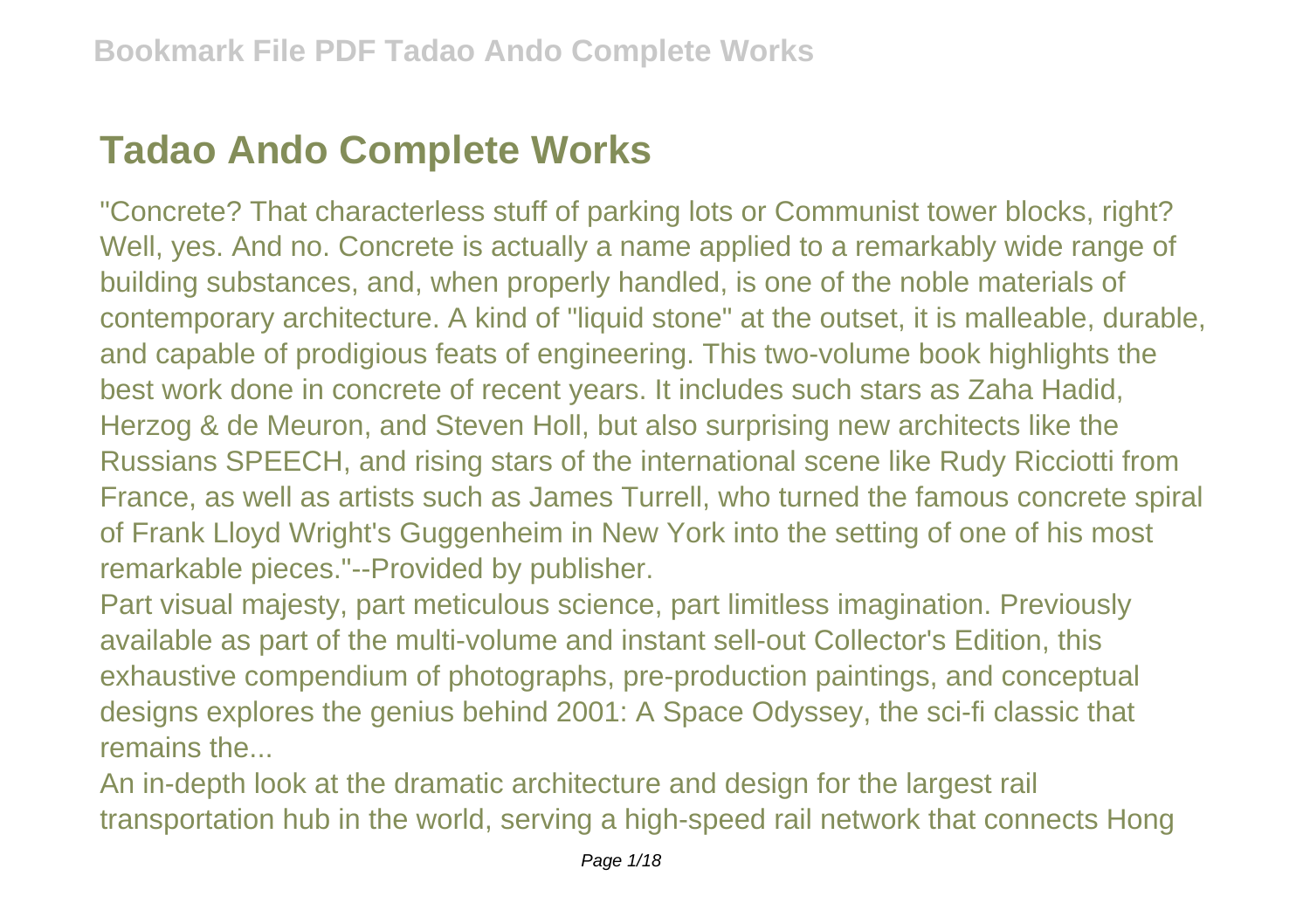Kong to major cities in China, with its pioneering, ecofriendly, and socially sound design. The is the first book to document the highly innovative Terminal in Hong Kong, completed in 2018, with a rare glimpse at all stages of plans, design, and construction. Located centrally in Hong Kong, this is the largest below ground station in the world. The high-speed rail terminus station will connect Hong Kong to Beijing with the largest rail network in history, expected to strengthen the city's strategic position as the southern gateway of China. West Kowloon Station enjoys a spectacular location with a panoramic view of the Hong Kong skyline, but when Bromberg's team entered the competition to design it, they encountered a problem the station is mostly 100 feet belowground. His solution was to ensure the station was civic-minded and to create a large volume capped by a shell-like dome that rises from the earth, capturing daylight and sending it deep underground. Even as they stand on the subterranean concourse, passengers can catch a glimpse of Victoria Peak and the city's tallest buildings. In order to keep the space open and airy, Bromberg minimized the number of columns needed to support the vast atrium. His team devised a system that branches out, giving the organic appearance that complements the sweep of the station roof. This book contains never-before-seen sketches, models, renderings, drawings, and all-new photography of the building as well as an interview with the architect.

Tadao Ando is the only architect to have won the discipline's four most prestigious prizes: the Pritzker, Carlsberg, Praemium Imperiale, and Kyoto Prize. This book shows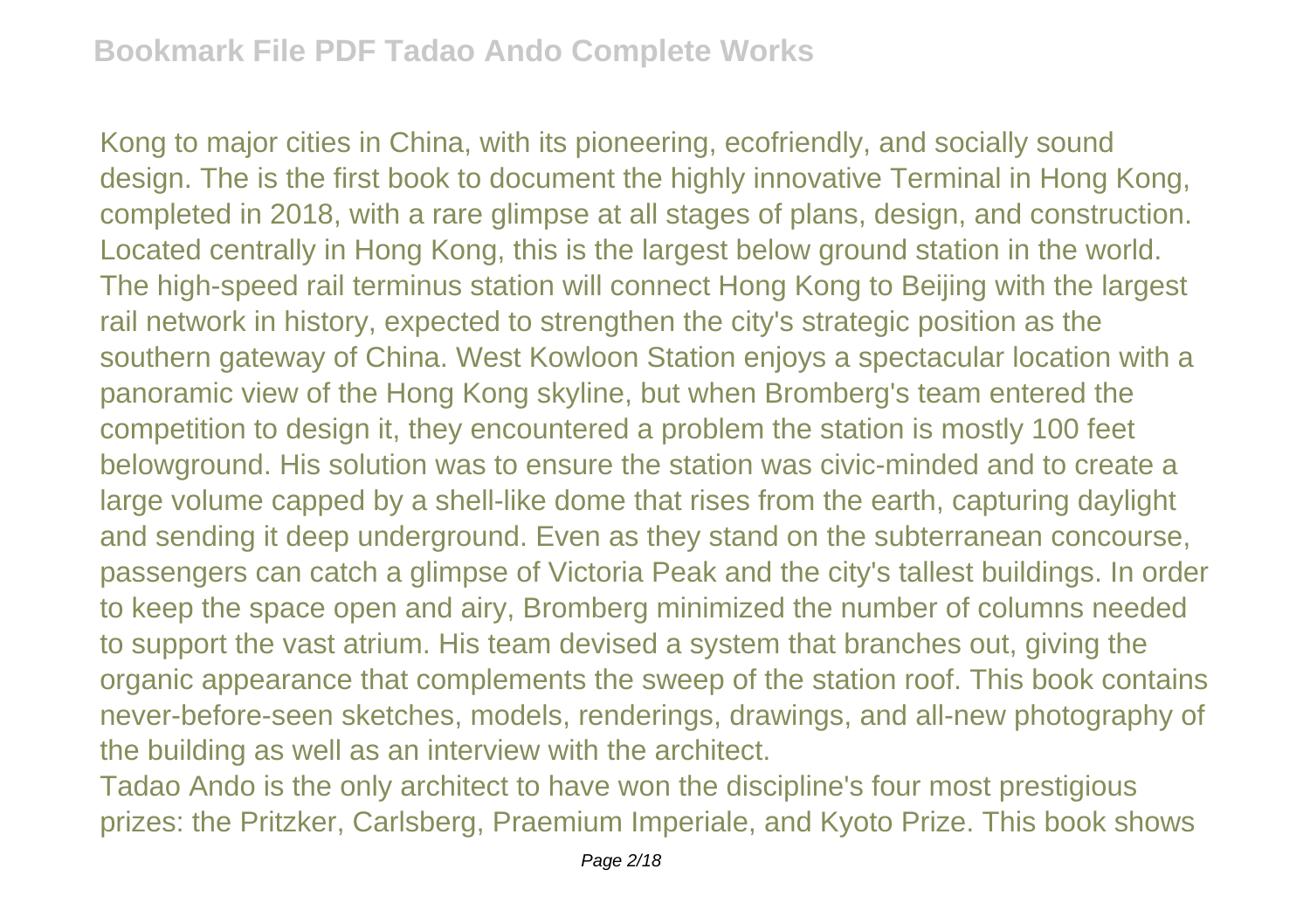how, combining influences from Japanese tradition with the best of Modernism, Ando has developed a completely unique building aesthetic.

A visual tribute to the work of the Pritzker Prize-winning architect features photography and illustrations of more than fifty projects incorporating his transcendent and sculptural forms, in a volume that includes coverage of such structures as the JFK Library and the East Building of the National Gallery of Art. 17,500 first printing.

The second volume of extraordinary and innovative projects by the award-winning architecture firm based in New York, London, and Istanbul. The scope of Emre Arolat Architecture (EAA) projects is all-encompassing, from luxury hotels, museums, and factories to multiuse complexes. EAA's roots are in modernism's honesty of structure, expression, and materials, yet their projects are tempered by the context and the tradition and culture from which they spring. The book highlights thirty-two projects across Turkey, England, Portugal, and the United States. Projects include the awardwinning Sancaklar mosque, built in a cavelike space with walls of concrete and slate, which seamlessly blend in with the topography; the architect sought to strip away design conventions and return to the essence of Islamic philosophy. The Museum Hotel Antakya engages a novel design strategy for a hospitality center, which straddles archaeological findings: it is built alongside the ruins of St. Pierre Church (an important Christian pilgrimage site). Other projects include the innovative Istanbul Museum of Painting and Sculpture, which will historically document and display the largest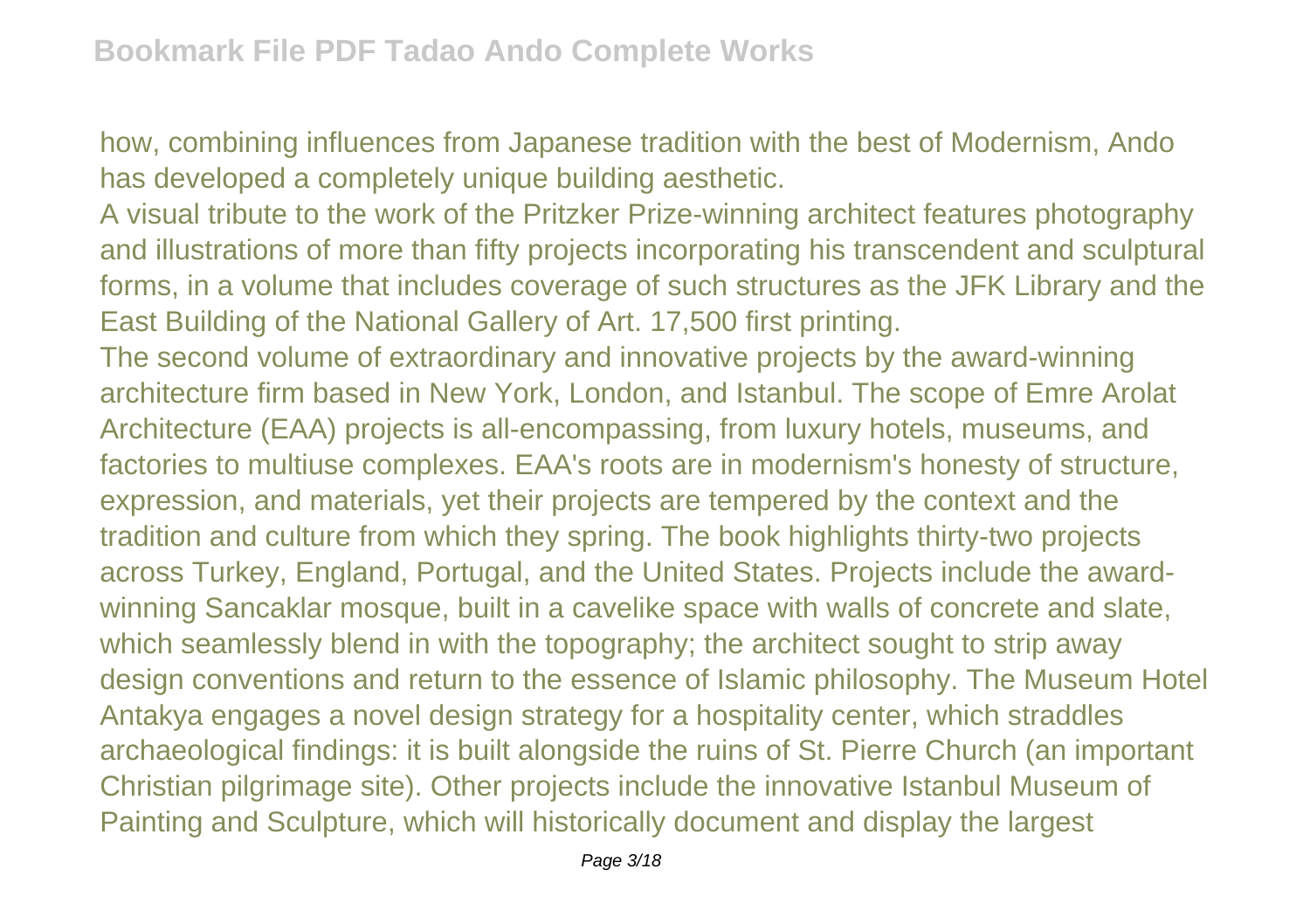collection of paintings of Turkish artists, and the Abdullah Gül Presidential Museum and Library, the first presidential museum of Turkey. All-new photography for each project is accompanied by the architect's drawings and plans.

This is the most comprehensive publication on the stunning new architecture of Qatar, highlighting more than fifty projects.

Découvrez l'oeuvre de Tadao Ando, le seul architecte à avoir remporté les quatre distinctions les plus prestigieuses de sa profession : les prix Pritzker, Carlsberg, Kyoto et le Praemium Imperiale. Cette ample monographie célèbre l'esthétique absolument unique de l'un des architectes les plus célèbres au monde. Couvrant sa carrière depuis ses débuts jusqu'à ces derniers projets éblouissants comme le musée Hansol de Corée du Sud et le Teatrino de Venise, en Italie, elle explore son usage unique du béton, du bois, de l'eau, de la lumière, de l'espace et des formes naturelles. Témoignages de la diversité et de la portée mondiale du style Tadao, les créations présentées comprennent des résidences privées, des églises, des musées, des immeubles résidentiels et des espaces culturels, au Japon comme en France, en Italie, en Espagne ou aux Etats-Unis, qui lui ont valu de multiples récompenses. Scoprite l'estetica unica di Tadao Ando, l'unico architetto ad aver vinto i quattro premi più prestigiosi del settore: Pritzker, Carlsberg, Praemium Imperiale e Kyoto Prize. Basata sull'imponente monografia in formato XXL, questa edizione completamente aggiornata copre l'intera carriera dell'architetto e include anche straordinari progetti recenti come lo Shanghai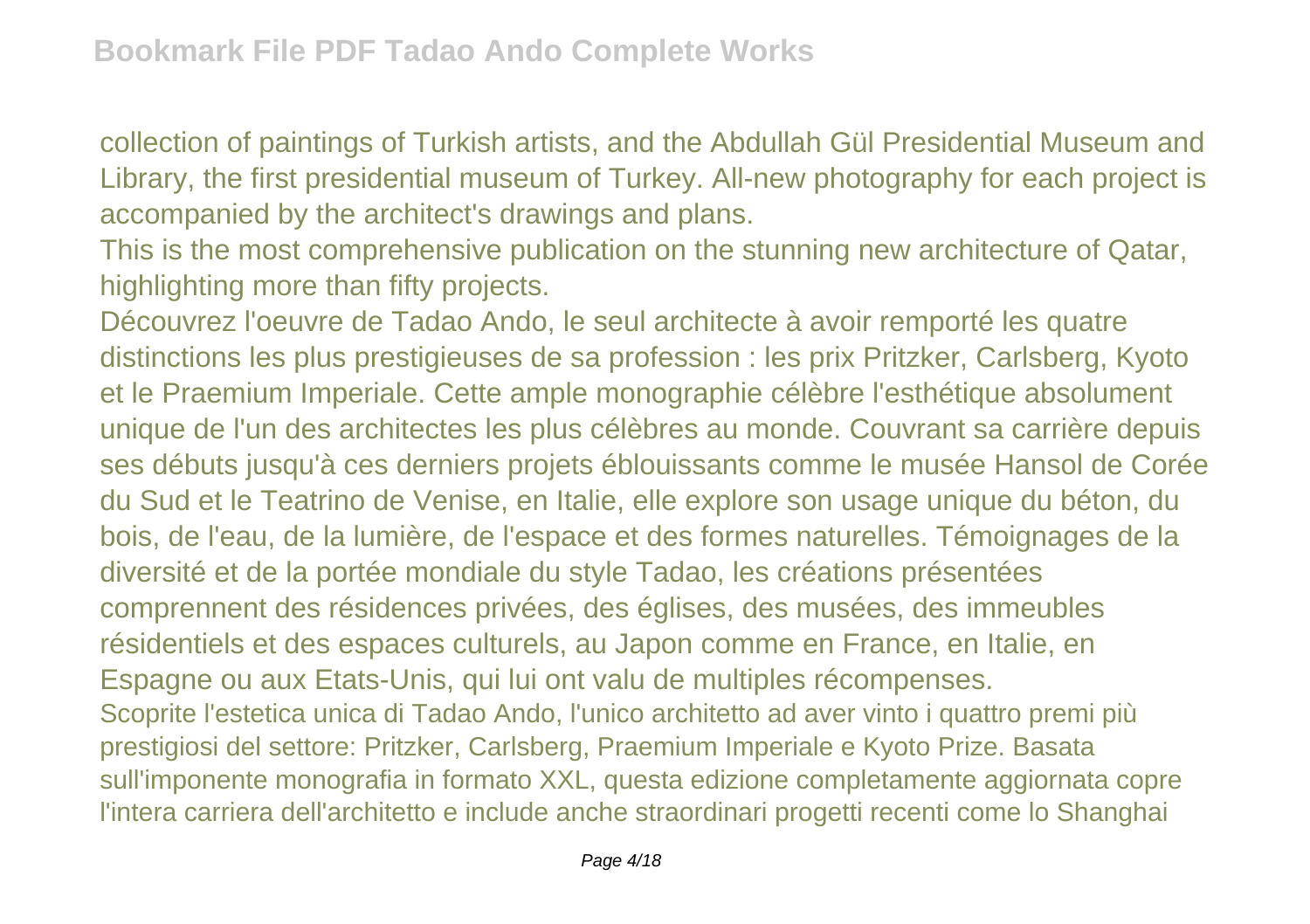Poly Grand Theater e il Clark Center del Clark Art Institute di Williamstown, Massachusetts. Ogni progetto è presentato attraverso fotografie e disegni architettonici per esplorare l'uso assolutamente innovativo di cemento, legno, acqua, luce, spazio e forme naturali. I suoi progetti - molti dei quali vincitori di premi - includono abitazioni private, chiese, musei, complessi residenziali e spazi culturali dal Giappone alla Francia, dalla Spagna all'Italia, fino agli Stati Uniti. Questa edizione compatta permette un incontro ravvicinato con un maestro del Modernismo.

The first book on the architect's custom-built residences in California, tailor-made to the highest specification one could ask for. This collection of visionary residences takes us on a tour of the height in luxury, designed to accommodate all amenities available--from the indoor gym and hair salon to the movie theater, champagne vault and wine cellar, cigar room, and wellness room. California Living looks at McClean's rise to prominence, from his first Bird Streets home in the Hollywood Hills to houses that drew attention from the likes of fashion designer Calvin Klein and the record-setting Bel Air home of Beyoncé and Jay Z. In addition to incorporating water in all of his designs, he makes extensive use of glass to eliminate the barrier between the indoors/outdoors. His sleek designs seamlessly integrate the outdoors taking advantage of the spectacular views and landscapes. After an illustrated introduction, the portfolio section of twenty-four magnificent ultra-modern homes describes each house in detail with sketches and site plans, explaining the architect's work. McClean offers his reflections on these beautiful projects and the design strategies behind their creation, all completed in the past fifteen years. McClean Design has grown into one of the leading contemporary residential design firms in the fashionable areas of Los Angeles and Beverly Hills, with projects throughout the Western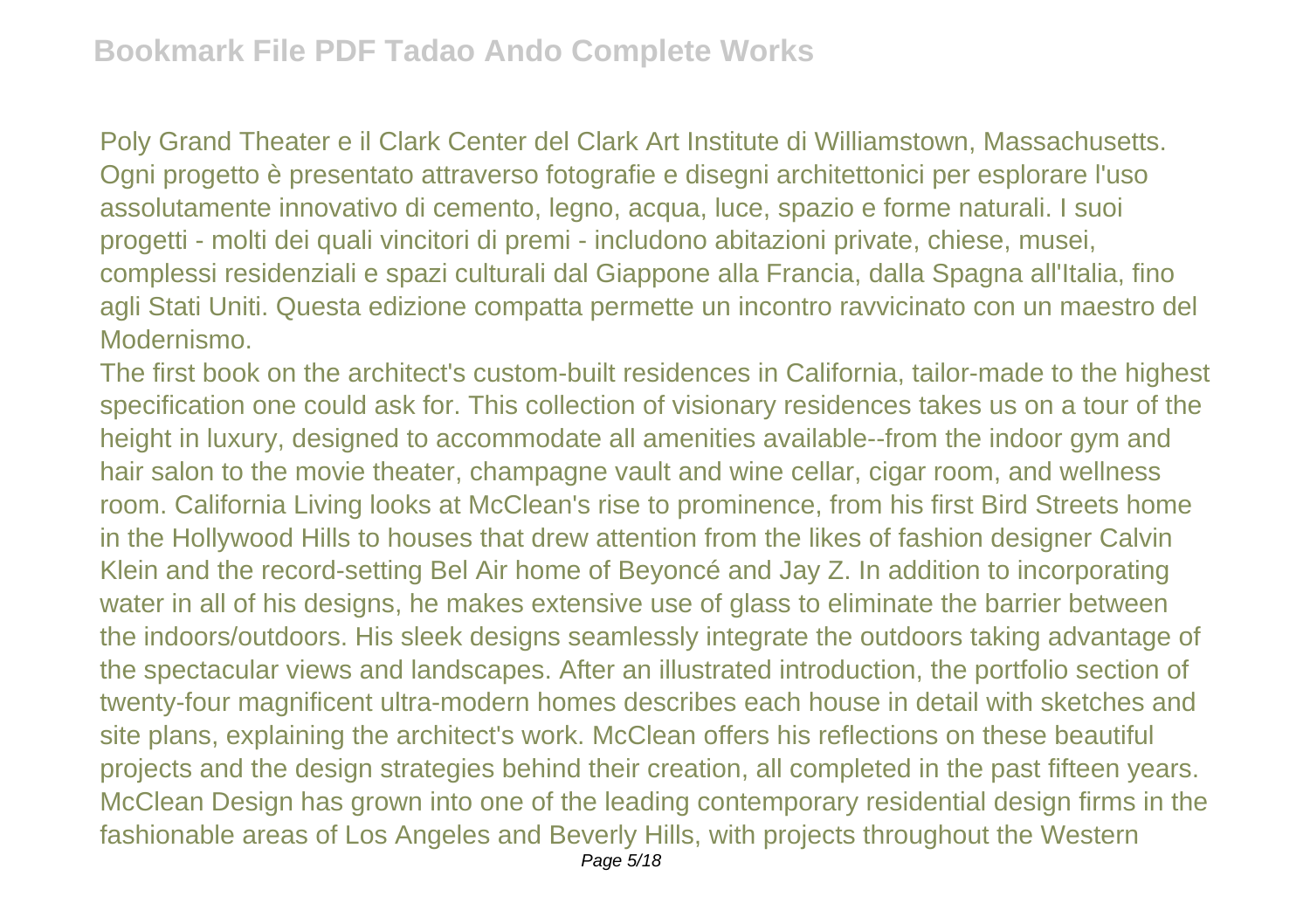United States and beyond to Hawaii and British Columbia.

This exceptionally produced art book with die-cut windows, overlays, and blueprints identifies, decodes, and explains the world's architectural masterpieces. Based on the successful format of Discovering the Great Masters, this is an accessible reference for anyone interested in great spaces and spectacular buildings and for anyone keen to know more about architecture. Each of the architectural works features clever overlays and die-cut windows that allow the reader to identify and focus on specific design elements. Each featured window includes a thoughtful caption explaining the significance of the highlighted area: building materials, historical context, and insights into the planning and architectural influences. Including such works as the Tower of London, Notre-Dame de Paris, and the Taj Mahal in India, the book is organized chronologically and presents buildings from all genres, covering more than two millennia of architectural history. In addition to the clever die-cut captions, each building is featured in an essay filled with essential information on the construction, as well as the social, political, cultural, and geographical considerations of the architect. Stunning photographs allow the reader to appreciate the technical feats and aesthetic brilliance of both the buildings and architects past and present.

This book showcases recent houses by the world-renowned Japanese minimalist architect, offering unprecedented access to his thought process through more than 100 photographs, line drawings, sketches, and plans. Tadao Ando is one of the best-known and most influential contemporary architects with a minimalistic aesthetic and love of natural materials like glass and concrete--proof that less is more. This volume features ten houses and examines his approach to these designs. Viewed as a collection, these houses serve to demonstrate the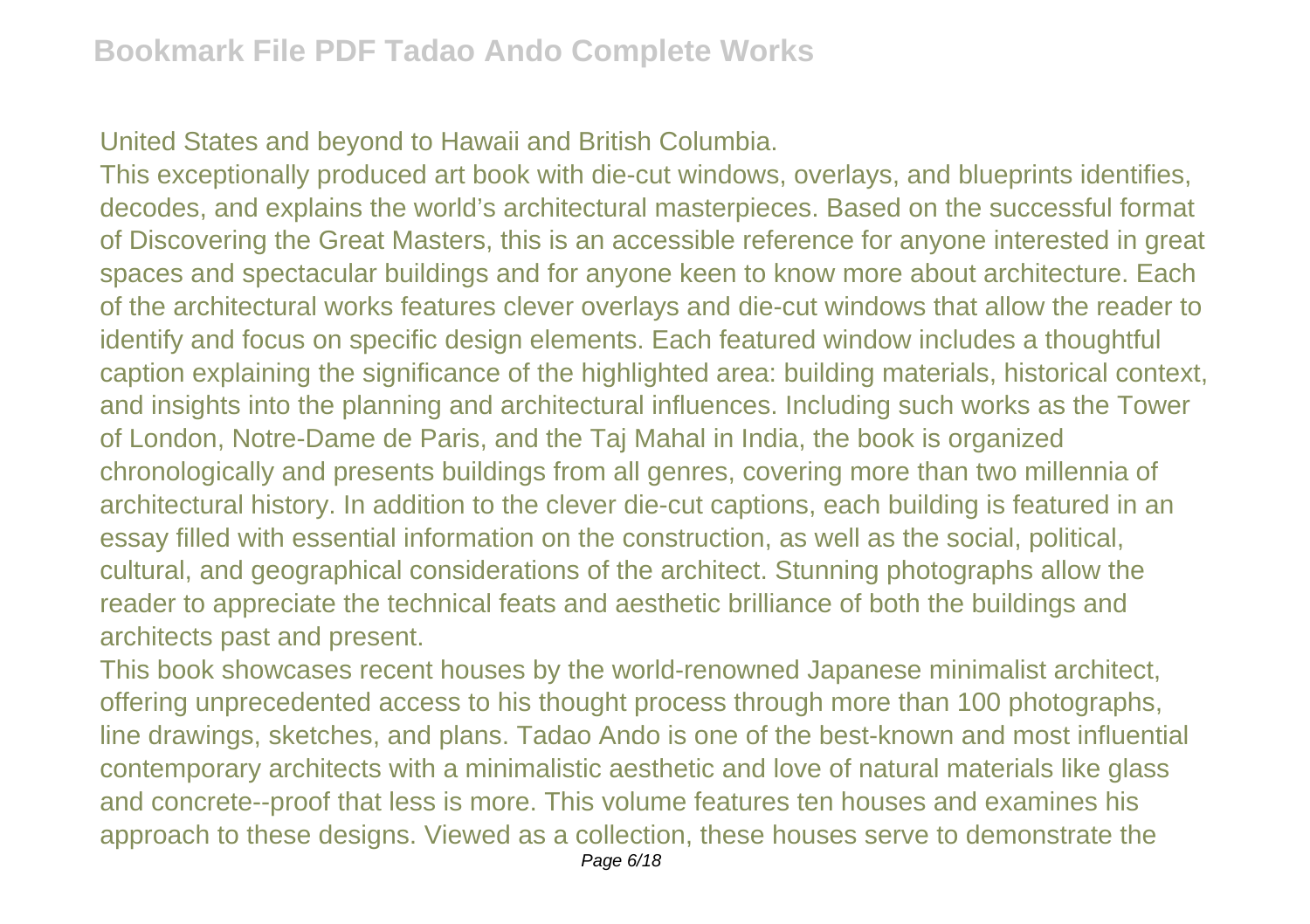wide range of Ando's prodigious genius through lavish and striking photographs. Characteristics of his work include large expanses of unadorned architectural concrete walls combined with wooden or stone floors and large windows. He uses simple methods to solve complicated and small spaces and turns them into spaces with breathtaking landscapes. With precise and beautiful photographs accompanied by Tadao Ando's sketches, drawings, and plans, this volume presents several unseen and little published works, from the Bosco Studio and House facing the Pacific Ocean in Oaxaca, Mexico (2014)to a penthouse in Manhattan for a Japanese collector, completed in 2019.

The firm of Denis Valode and Jean Pistre, which has been practicing for 25 years, entered upon a new phase of its career in 1992, when the architects — in cooperation with the landscape architect Kathryn Gustafson — received the Equerre d'argent prize of the journal Le Moniteur for the L'Oréal corporate headquarters outside Paris. Their predominantly largescale projects are distinguished by their high degree of diversity. For some years, Valode & Pistre have not only been practicing in France, their native country, but also maintain offices in Germany, Italy, Great Britain, Russia, Mexico, China, and elsewhere. This book contains detailed presentations of 18 projects by Valode & Pistre, with documentation focusing on the specific working and design methods of the architects. Projects presented include the Renault Technocentre in Guyancourt, France; the Las Mercedes business park in Madrid, Spain; a group of office and hotel towers in Beijing, China; and the Hyatt Hotel in Ekaterinburg, Russia. Die Karriere des seit 25 Jahren praktizierenden Büros von Denis Valode und Jean Pistre trat 1992 in eine neue Phase, als die Architekten – in Kooperation mit der Landschaftsarchitektin Kathryn Gustafson – für den Firmensitz von l Oréal bei Paris den Equerre d argent-Preis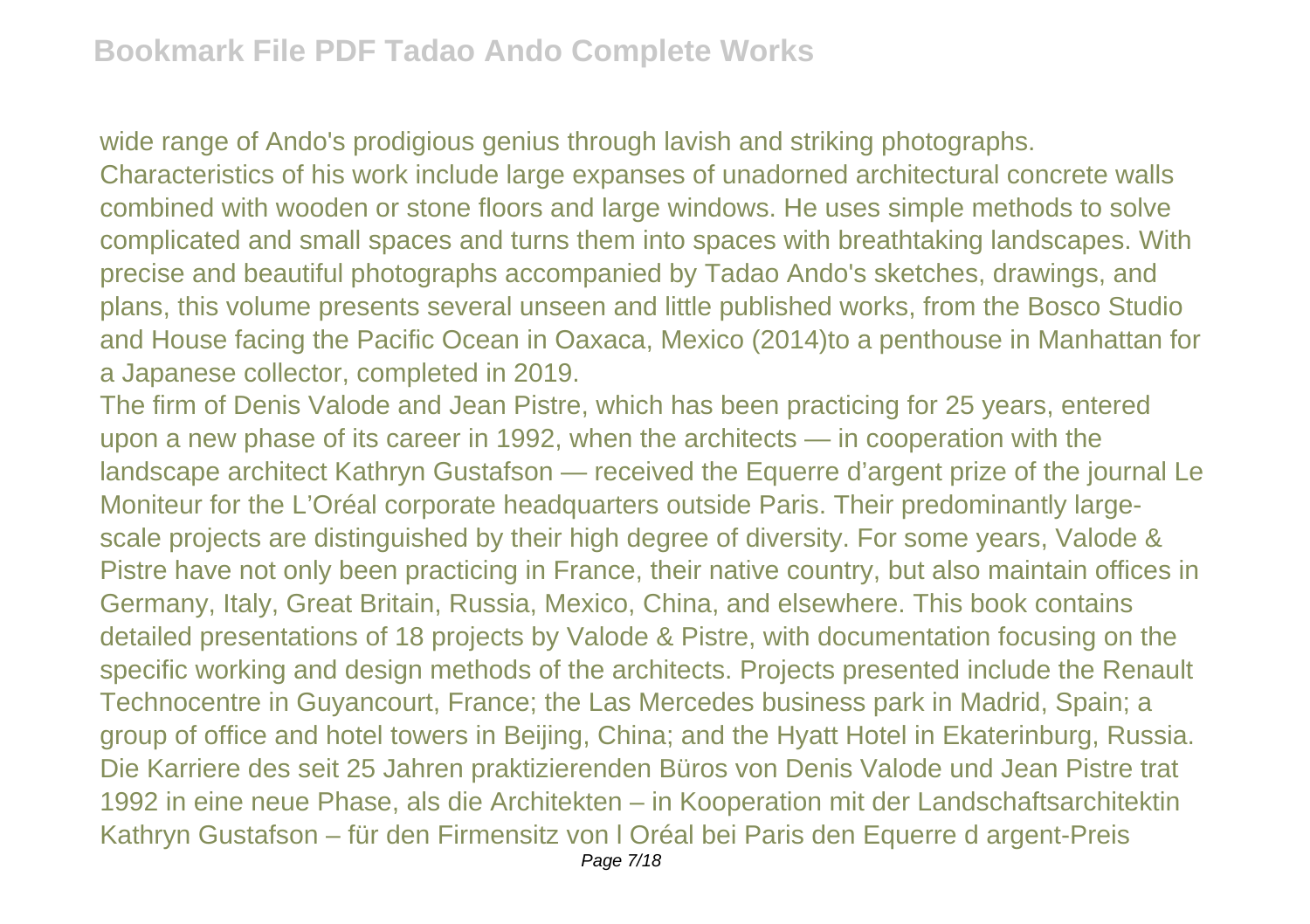erhielten, den bedeutendsten Architekturpreis Frankreichs. Ihre zumeist großmaßstäblichen Projekte zeichnen sich durch eine weite Vielfalt aus. Seit einigen Jahren praktizieren Valode & Pistre nicht nur in ihrem Mutterland Frankreich, sondern unterhalten Büros in Spanien und Polen und sind mit ihren Projekten u.a. auch in Deutschland, Italien, Großbritannien, Rußland, Mexiko und China vertreten. Das Buch stellt etwa 18 Projekte von Valode & Pistre ausführlich dar, wobei die spezifische Arbeitsweise und die Entwurfsmethoden im Mittelpunkt der Dokumentation stehen. Zu den vorgestellten Projekten gehören u.a das Renault-Technozentrum in Guyancourt, Frankreich, der Büropark Cristalia in Madrid, Spanien, ein Büro- und Hotelturm in Peking, China und ein Handelszentrum in Sankt Petersburg, Rußland. Covering her complete works to date, and all her new work from Dubai to Guangzhou, this text clearly demonstrates the progression of Hadid's career - not only buildings but also furniture and interior designs - and including in-depth texts, photos and her own drawings. For those who crave the tranquility of nature, fifty houses selected from around the world with the most ecologically sustainable and innovative breakthroughs in architecture and design. Seeking the perfect escape from city life and congestion? This book is filled with environmentally low-impact homes and retreats using eco-friendly materials and technology that reduce the carbon footprint and lower its energy needs, all built within the past ten years. The broadening interest in back to nature and homesteading plays a role, and many new structures are examples of sustainability that are in touch with nature, far from the madding crowd but not only for the select few. International in scope, the book is an A to Z of ideas for the twenty-first century, from a pavilion in Argentina to a forest house in New Zealand, all designed to have minimal architectural traces--made with local materials that harmonize with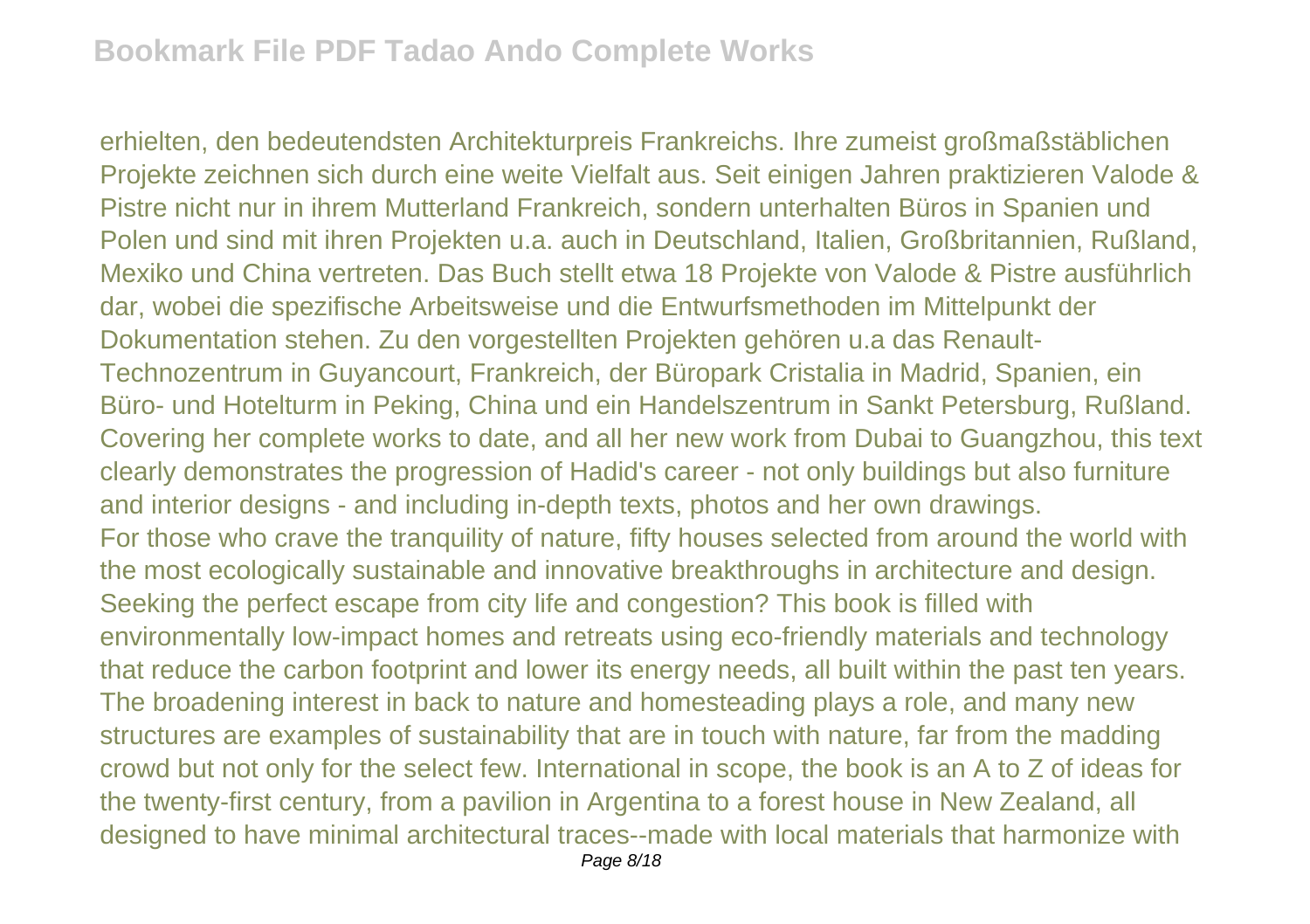the surrounding environment. An outdoor care retreat outside Oslo provides space where visitors can benefit from the therapeutic qualities of nature; a residence in Tottori, Japan, adapts with the changing seasons; a treehouse in Cape Town uses cylindrical towers that are elevated on stilts, offering views among the trees; and in Quebec, three geodesic domes were designed as part of an eco-tourism project to highlight the area's natural beauty. Each house is paired with photographs and plans.

This beautifully illustrated book takes the reader on a journey through a number of outstanding contemporary houses designed and built across the richly varied and extraordinary European landscape. Philip Jodidio presents his expertise and knowledge on the most profound influences of contemporary residential architecture in this region. This book pairs images of unique architecture and interior design and a comprehensive analysis of each project, set within full-colour photographic portraits that all together reflect the strength of drive and progressive thinking that inspired these designs. Though progressive, the wide range of architects' designs draw heavily on the local vernacular of the buildings of this region. Ordering principles borrow from the building's context and often relate metaphorically to the surrounding natural landscape, connecting the building to its site in a meaningful way. Sustainability and green energy efficiency features are also crucial components in the house design objectives and are seamlessly integrated with the architecture, and these influences are clearly illustrated in this impressive volume.

Perfection in Simplicity Tadao Ando's complete works from 1975 until today Discover the completely unique aesthetic of Tadao Ando, the only architect ever to have won the discipline's four most prestigious prizes: the Pritzker, Carlsberg, Praemium Imperiale, and Kyoto Prize.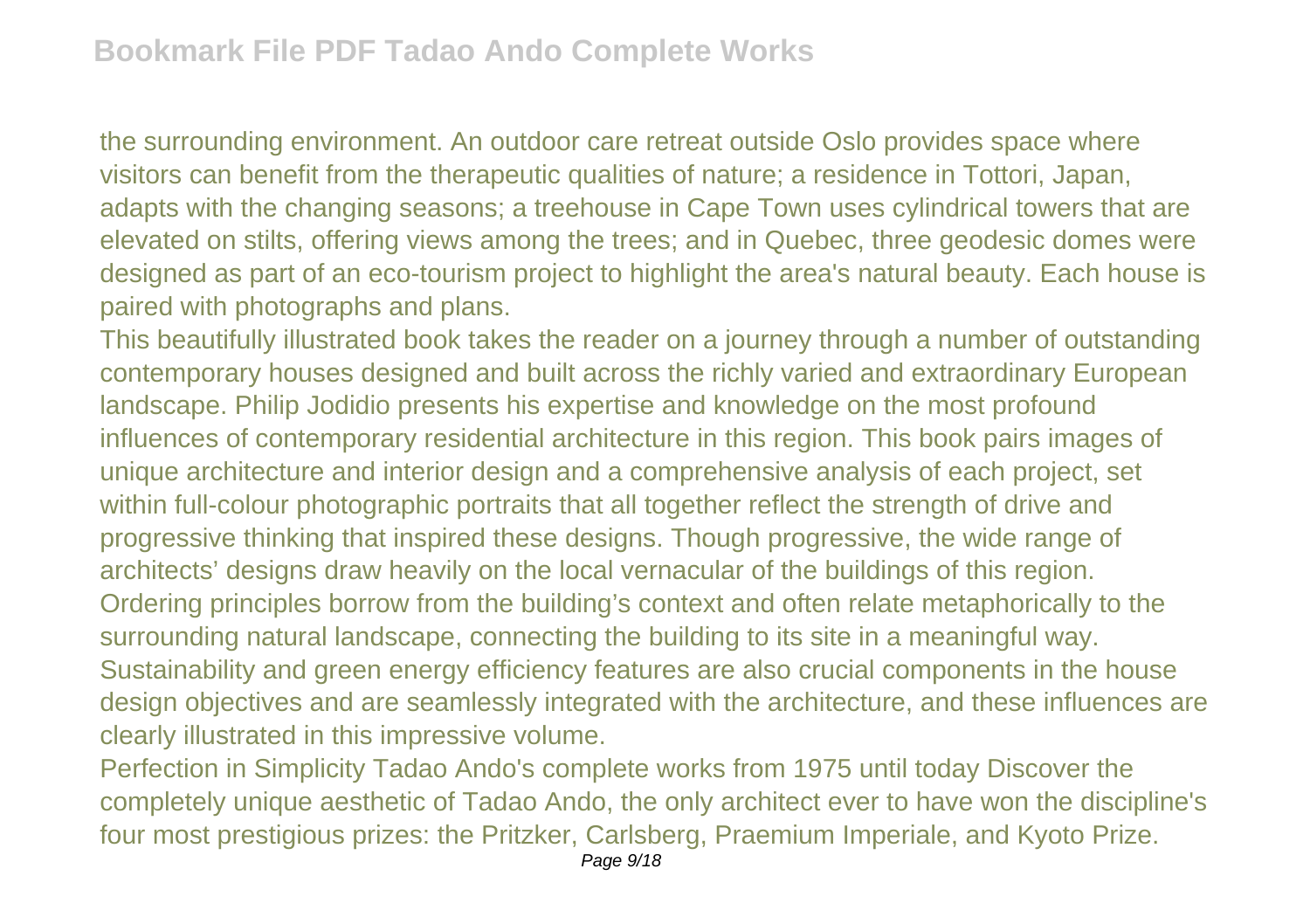Philippe Starck defines him as a "mystic in a country which is no longer mystic." Philip Drew calls his buildings "land art" as they "struggle to emerge from the earth." His designs have been described as haiku crafted from concrete, water, light, and space. But to Ando, true architecture is not expressed in metaphysics or beauty, but rather through space that embodies physical wisdom. This thoroughly updated 2018 edition spans the breadth of his entire career, including such stunning new projects as the Shanghai Poly Grand Theater and the Clark Center at Clark Art Institute in Williamstown, Massachusetts. Each project is profiled through photographs and architectural drawings to explore Ando's unprecedented use of concrete, wood, water, light, space, and natural forms. Featuring designs from award-winning private homes, churches, museums, and apartment complexes to cultural spaces throughout Japan, Korea, France, Italy, Spain, and the USA, this XXL-sized tribute is the definitive overview of this Modernist master. Text in English, French, and German A new edition of the acclaimed portfolio of work by Japan's leading architect, now featuring digitally remastered photographs. "The magnificent photographs by Richard Pare come as close to putting you there as any publication is likely to achieve." —The New York Times An exquisite work of art in its own right, this book is the result of ten years' collaboration between the English photographer Richard Pare and the internationally renowned Japanese architect Tadao Ando. This new edition features all the same extraordinary photographs, completely remastered from the original negatives, bringing this beautiful volume back to life. Pare's remarkable images shed new light on this important body of work, while Ando's original line drawings and sketches provide unparalleled insight into his creative process. Briefly traces the life and career of the Italian architect, gathers his drawings and shares his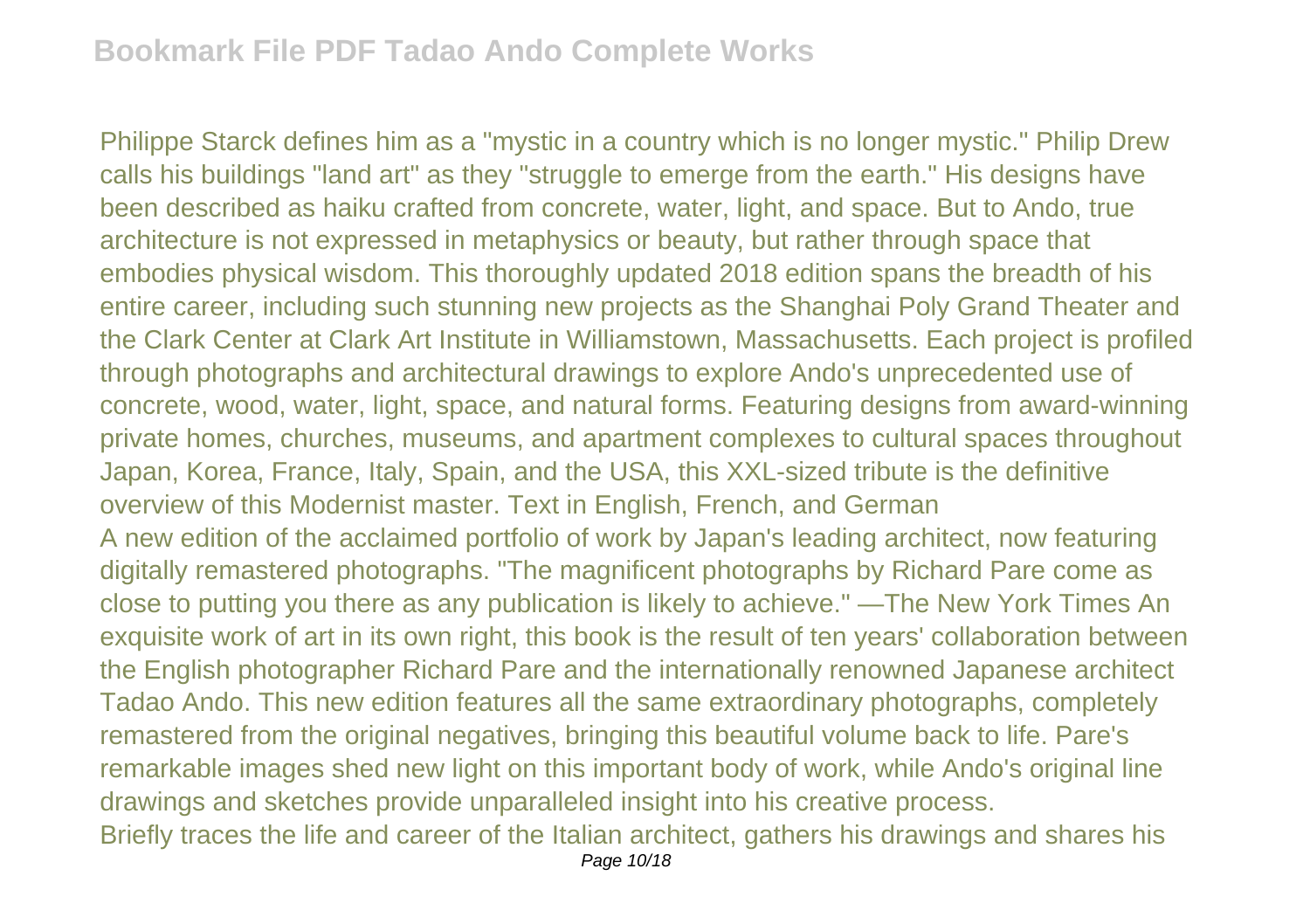lectures and opinions on architecture.

Discusses major themes in the work of the influential contemporary Japanese architect, and presents bandw photos, floor plans, and notes on his most important projects and buildings, including residences, public buildings, and unbuilt projects. Includes chronologies of the architect's life and works. Contains text in English side-by-side with German text. No index. Annotation copyright by Book News, Inc., Portland, OR

A visual survey encompasses both completed and unbuilt designs including the Thomas Jefferson Medal-winning architect's most recent commissions, from the Guggenheim-Hermitage Museum in Lithuania to the Aquatics Centre for the 2012 London Olympics. Guilt mingles with relief, leaving Drizzt uniquely vulnerable to the persuasions of his newest companion--Dahlia, a darkly alluring elf and the only other member of their party to survive the cataclysm at Mount Hotenow. But traveling with Dahlia is challenging in more ways than one. As the two companions seek revenge on the one responsible for leveling Neverwinter--and nearly Luskan as well--Drizzt finds his usual moral certainty swept away by her unconventional views. Forced to see the dark deeds that the common man may be driven to by circumstance, Drizzt begins to find himself on the wrong side of the law in an effort to protect those the law has failed. Making new enemies, as his old enemies acquire deadly allies, Drizzt and Dahlia quickly find themselves embroiled in battle--a state he's coming to enjoy a little too much. Ando. Complete Works 1975-Today. 2019 Edition

Since Osaka World Expo '70 brought contemporary forms center stage, Japan has been a key player in global architecture. Presenting the latest in Japanese building, this book reveals how the likes of Tadao Ando, SANAA, Shigeru Ban, Kengo Kuma, and Junya Ishigami are relinking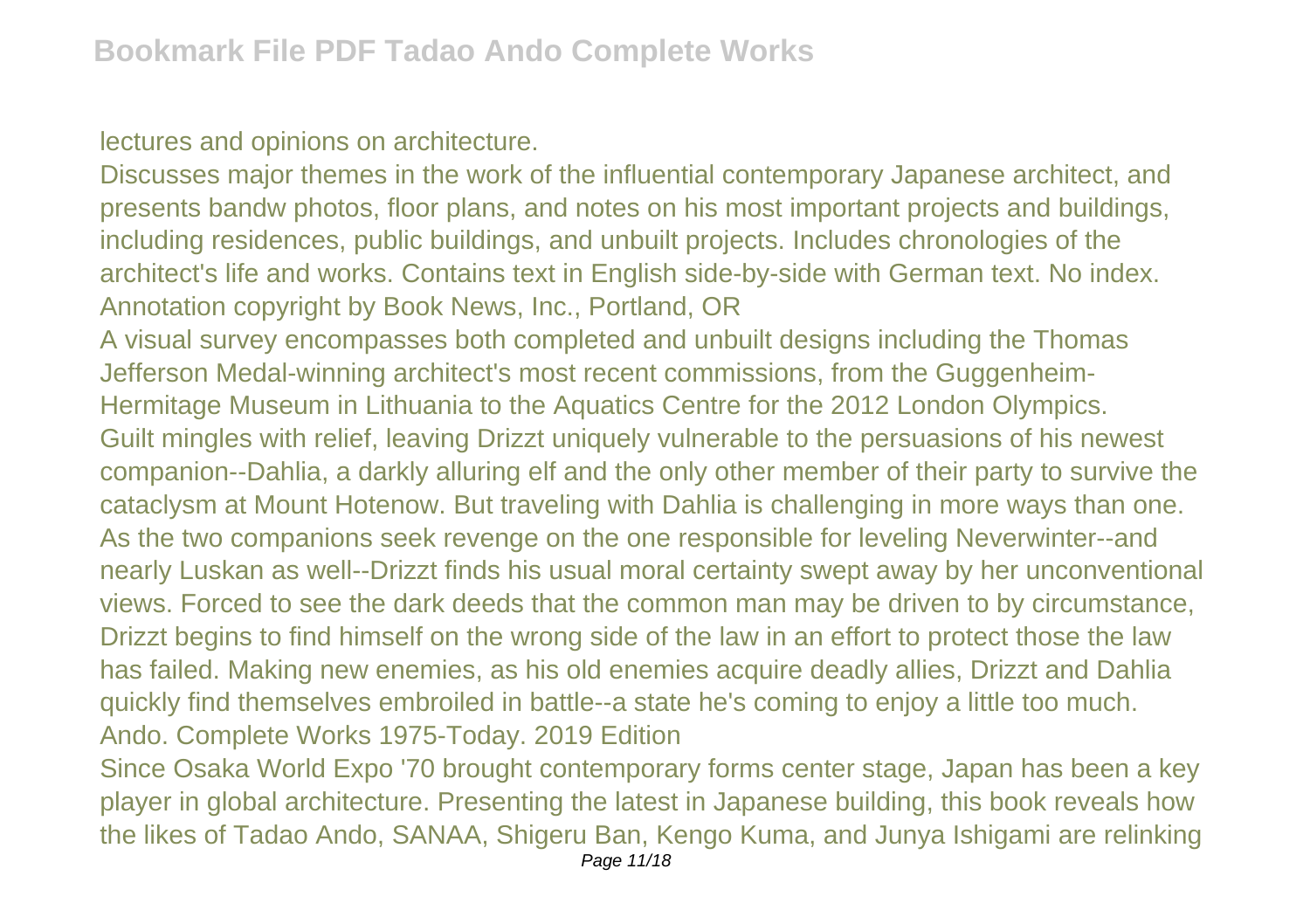past, present, and future--building greener and smarter than ever before. This new title in the Modern Masters series is dedicated to the distinguished American architect and includes an introductory essay by Kenneth Frampton, one of the most prestigious names in the field of architecture history. This complete monograph presents 89 of Meier's buildings, documenting the principal stages of Meier's career in chronological order, from his early private homes and residential buildings - such as the two large complexes of Twin Parks, Bronx, New York and the Bronx Development Center - to recent major projects in the United States and in several European countries, including Italy. Among the well-known works in this volume are the Getty Center in Los Angeles, the Barcelona Museum of Contemporary Art and the church of Dives in Misericordia, Rome. In the early 1970s, Meier was one of the "New York Five," an informal group of East Coast architects who shared a preference for new and original contributions to the modern tradition and shaped an alternative to the "grey" architecture that dominated highrise East Coast buildings at the time.

This fresh overview of Tadao Ando's oeuvre spans the breadth of his career, from his beginnings in 1975 to today. Based on the massive XXL edition, this accessible volume sheds light on the Modernist master through photographs and architectural drawings, and includes such new projects as the Shanghai Poly Theater and the Clark Center at the...

This highly original and personal exploration of Tadao Ando's work, one of Japan's leading architects, traverses both the physical and spiritual world. In 2012, Philippe Se?clier visited Tadao Ando's iconic Church of the Light, and was immediately compelled to journey around the world to further study the architect's buildings. This unique presentation of Ando's work is the result of what turned into a nine-year project to photograph 130 buildings. Walking around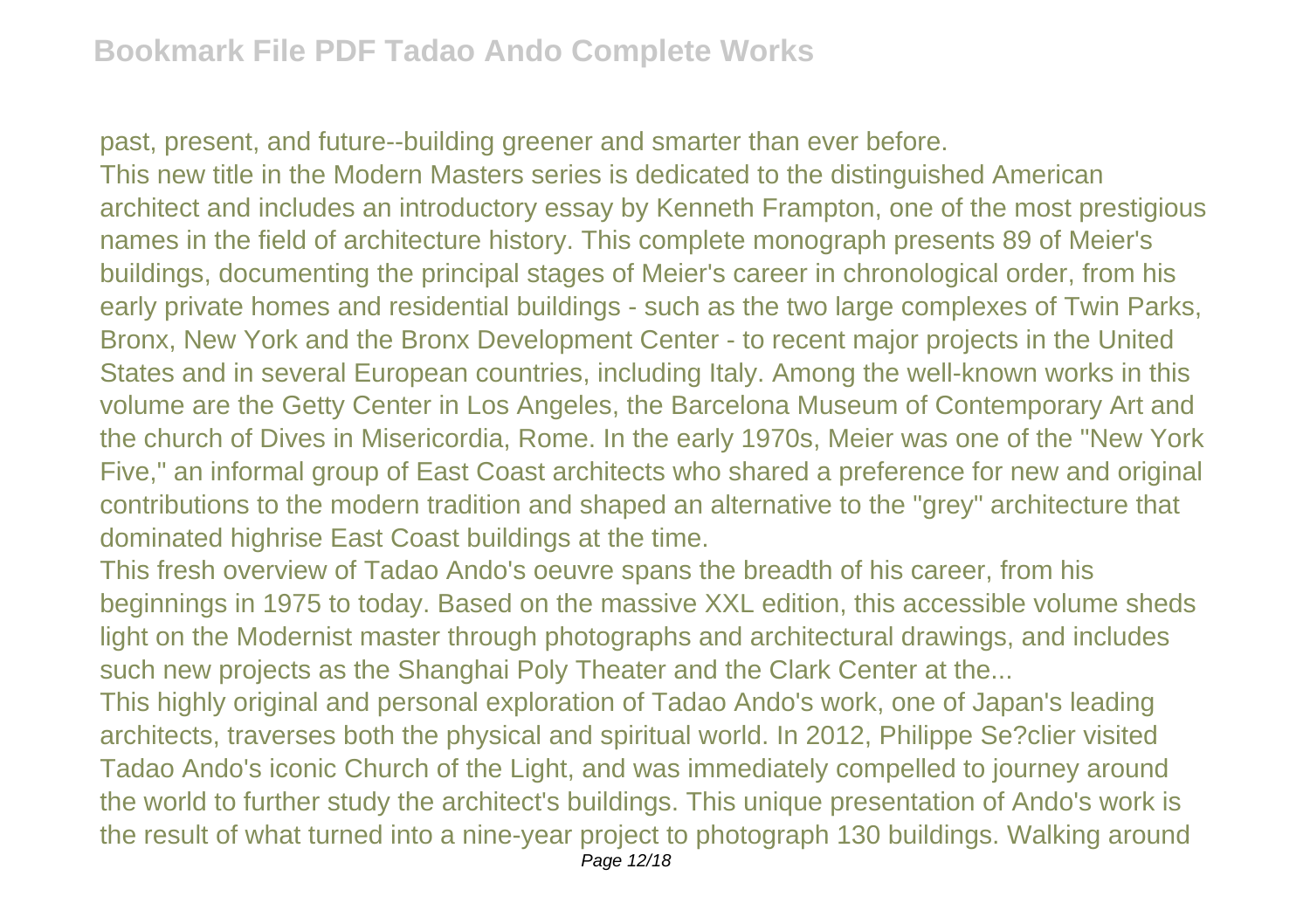each structure, trying to find the proper framing, helped Se?clier understand Ando's genius for siting and composition. Loosely organized by chronology, each building is represented in numerous black and white images, arranged like a mosaic on the page. These fragmented views correspond to Ando's own philosophy of the logic of structure and geometry. This "atlas" embraces not only the geographic but also thematic range of Ando's oeuvre--from transit stations in Tokyo and Kobe to art museums in Fort Worth, Texas and Provence, France; from an artists' retreat on the Mexican coast to the now-demolished Piccadilly Gardens in Manchester, England; from a theater in Milan, Italy, to an upscale restaurant in New York City. Se?clier's photographs of Ando's numerous religious structures brilliantly illustrate his use of light and shadow to evoke spiritual depth and timelessness while his short texts offer concise observations of each building. A helpful appendix pinpoints the geographic diversity and range of Ando's oeuvre.

A complete catalogue of the work of the renowned Japanese architect.

The best of contemporary architectural design (TASCHEN's 25th anniversary special edition) The cr'me de la cr'me of the most influential architects and architectural firms'the definitive reference guide to contemporary architectural design. Here you'll find familiar names, such as O. Gehry, Meier, Ando, Foster, and Starck, as well as a host of brilliant future stars. Highlights include Jakob & MacFarlane's morphological George Restaurant at the Centre Georges Pompidou, Paris, Diller & Scofidio's "Blur Building" proposal for the International Expo 2001 in Switzerland, and Herzog & De Meuron's remarkable Tate Modern. Arranged alphabetically by architect or firm, with biographical and contact information for designers and an extensive selection of photographs and illustrations, this volume presents the highlights of Architecture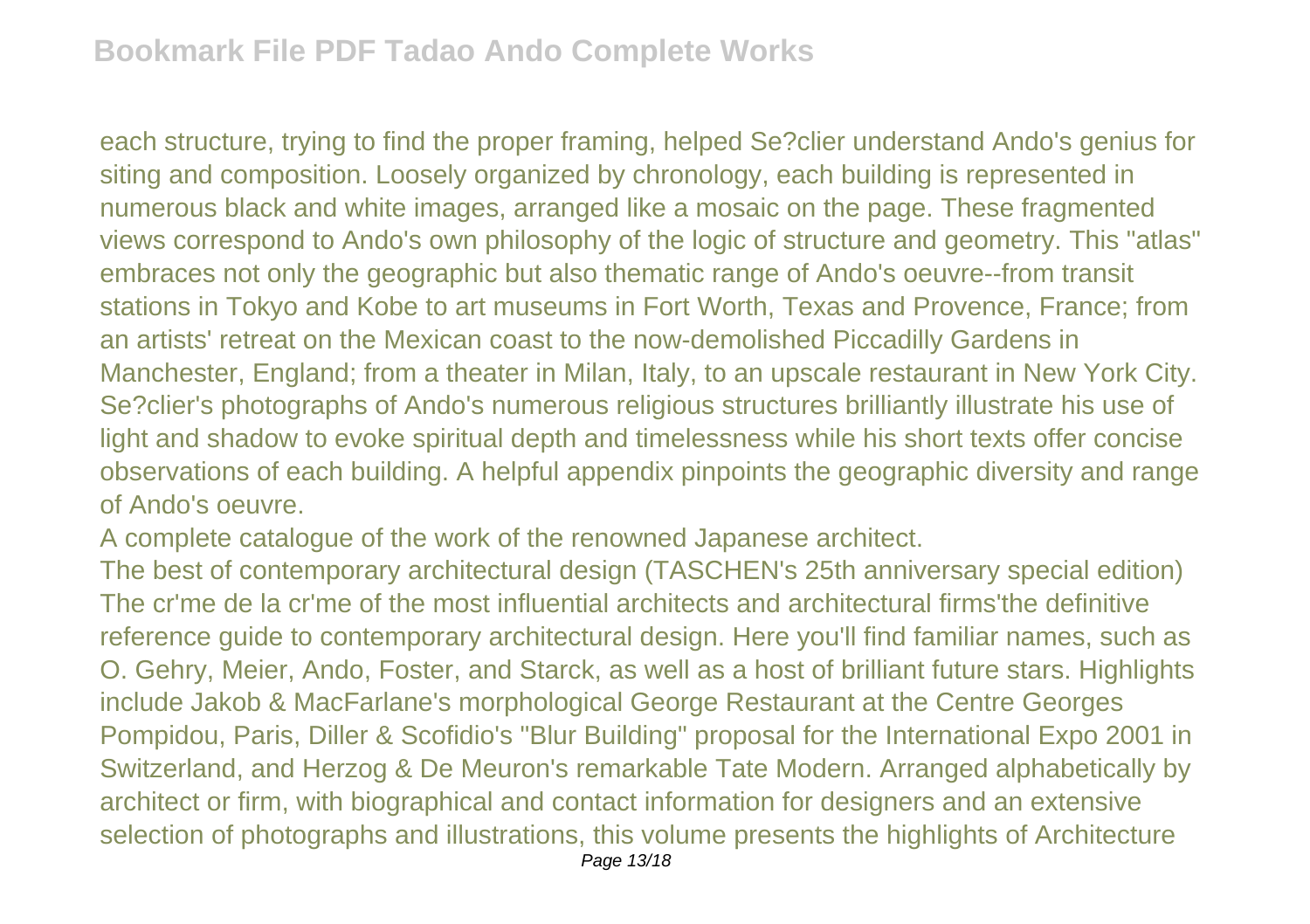## Now! Vol 1.

Combining influences from Japanese tradition with the best of Modernism, Ando has developed a completely unique building aesthetic that makes use of concrete, wood, water, light, space, and nature in a way that has never been witnessed in architecture. This book presents the illustrious career of the only architect ever to have won the discipline's four most prestigious prizes. 3-8228-2164-0\$125.00 / Taschen America LLC "I look beyond solution; I look for an expression."--Eduardo Souto de Moura The architect Eduardo Souto de Moura (b. 1952) has won many accolades, including the 2011 Pritzker Architecture Prize. Based in Porto, Souto de Moura studied under Fernando Távora and worked under fellow Portuguese architect Álvaro Siza, with whom he continues to collaborate. Souto de Moura established his own practice in 1980, and his wide-ranging influences, including Mies van der Rohe and Donald Judd, can be seen in the stunning variety of his work, from his acclaimed private houses, to the striking Paula Rego Museum in Cascais and the Braga Municipal Stadium, to his work in historical contexts such as the Convento das Bernardas in Tavira. This beautifully illustrated retrospective provides the most comprehensive account of Souto de Moura's career to date. Drawings, notes and sketches from his archive, and newly commissioned photographs complement essays by scholars and prominent architects that trace Souto de Moura's career, contextualize his work within the larger trends of contemporary international architectural culture, and highlight the originality of his design strategy.

Bognar describes in detail the work of Kengo Kuma whose designs have been attracting growing international attention. Kuma's work is characterized by simplicity and sensitivity to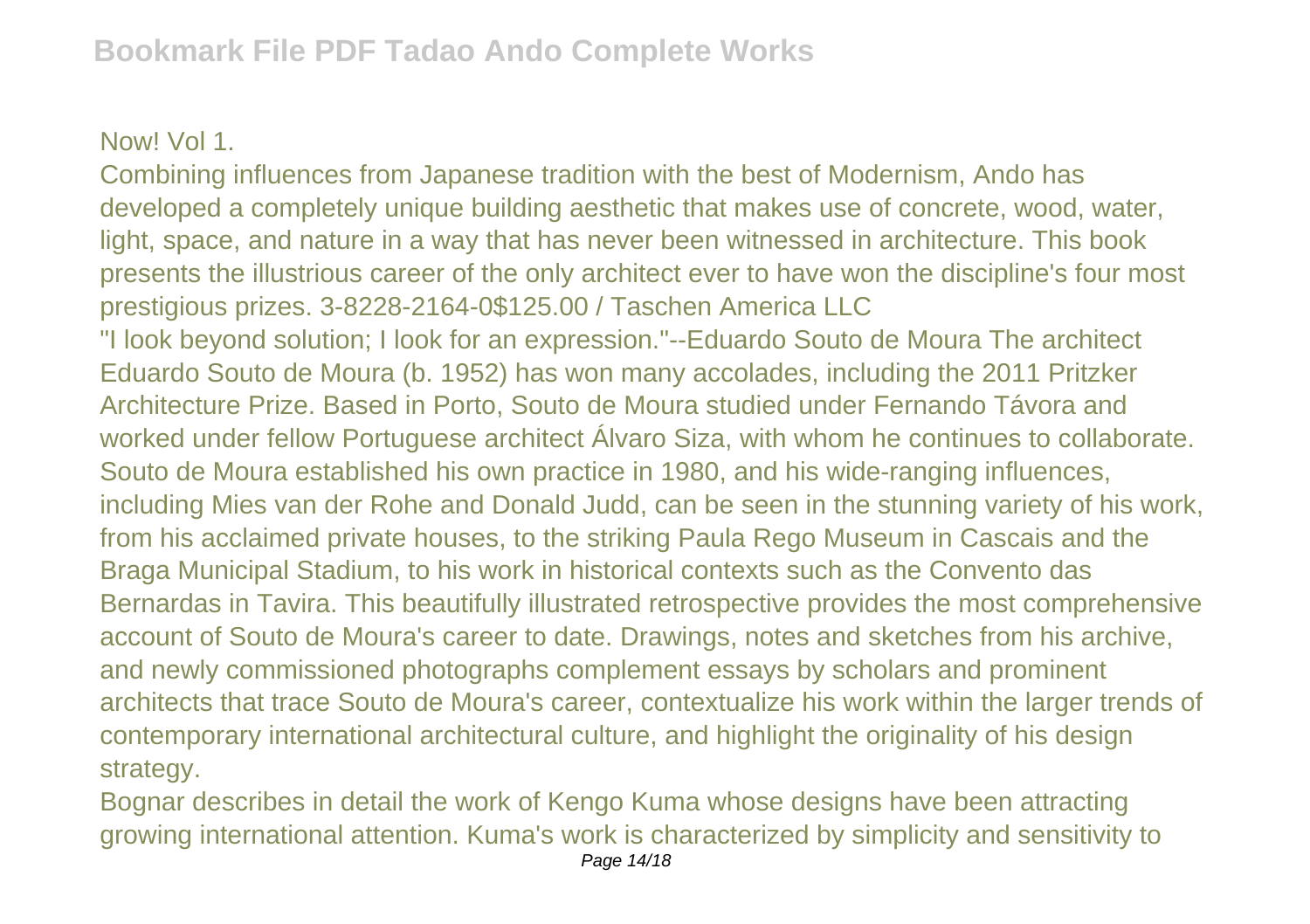ecological issues taking account of the site and the materials used.

Super Potato Design is the first full-length book to present the work and conceptual ideas of the internationally renowned Japanese design firm Super Potato, founded by Takashi Sugimoto. Super Potato's powerful designs for the interiors of restaurants, shops and hotels, as well as Takashi Sugimoto's designs for tea ceremony spaces and utensils, are richly complex compositions of materials which create simple, strong spaces. Using traditional Japanese building materials such as bamboo, wood, and stone, but crating original yet timeless spaces, Super Potato's designs avoid specific stylistic characterizations and short-lived fashion. By finding contemporary expression for important concepts present in traditional Japan and combining materials in unexpected ways to create exciting spaces, Super Potato's work has had a significant impact on interior design in Japan and throughout Asia. Super Potato Design is generously illustrated with 320 full-color photographs by the respected Japanese photographer Yoshio Shiratori, who has recorded Super Potatos projects since the firm's conception in 1973. Architect and Japan scholar Mira Locher introduces the ideas and influences of Takashi Sugimoto, the founder and principle designer of Super Potato, and provides a thorough explanation of each project. Architectural drawings further describe the projects. A forward by Tadao Anso, interviews between Takashi Sugimoto and architect Kiyoshi Sey Takeyama, and also graphic designer Kenya Hara, explore the ideas relevant to Japanese designers today. A list of the Complete Works of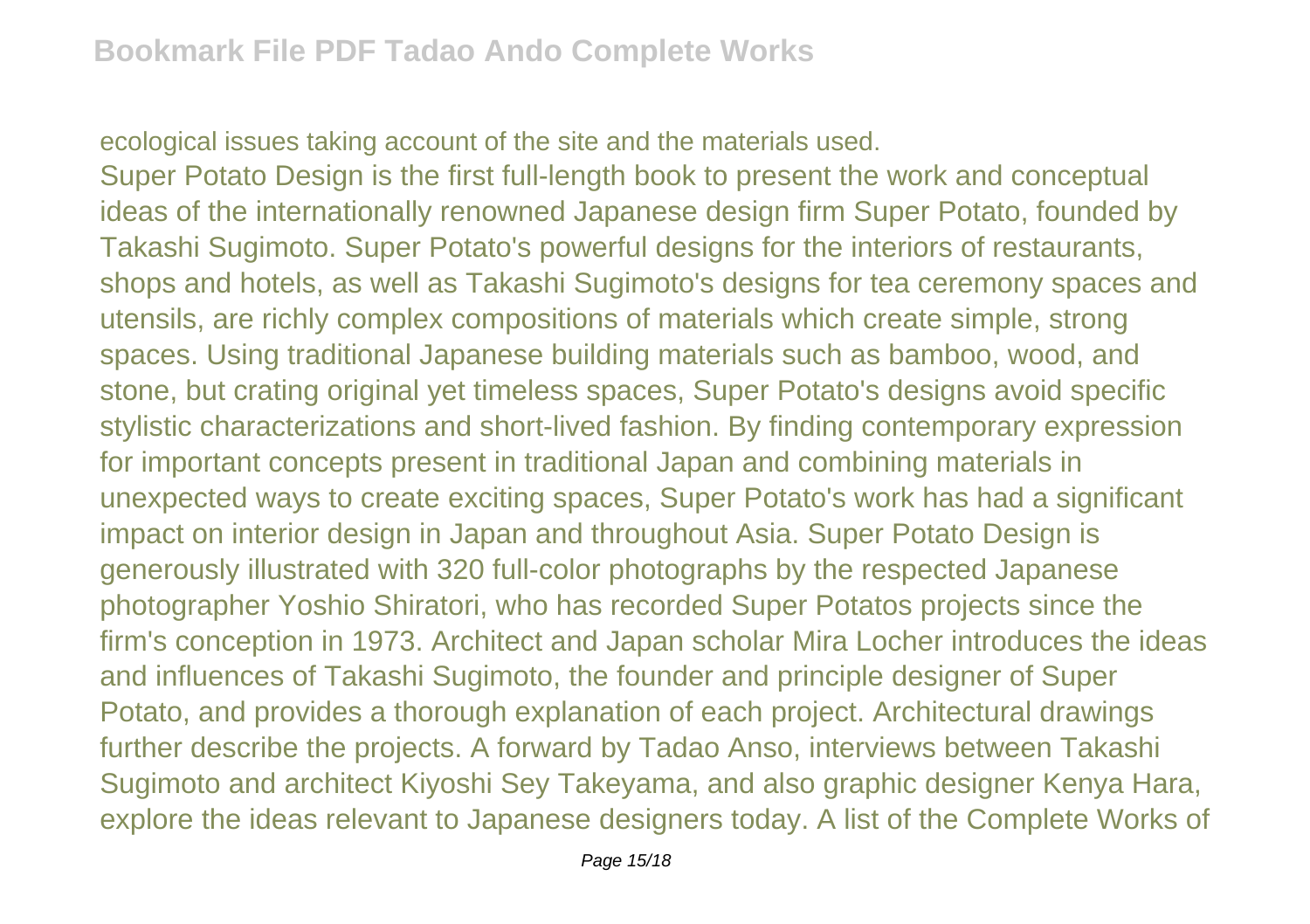Super Potato rounds off the book.

Renzo Piano (Genoa, 1937) studied architecture at the Polytechnic in Milan. Since winning the competition to design the Centre Pompidou in Paris (1971) along with Richard Rogers, Piano has become a prominent figure on the international architectural scene, with more works constructed outside Italy than in his own country. Piano brings a similar approach to both the small and the large scale. He has directed projects of very varying sizes: small buildings like the travelling IBN Pavilion and the Brancusi Museum; and great megastructures like Kansai's International Airport Terminal built on a man-made island in the Bay of Tokyo, and the remodeling of Berlin's Potsdamer Platz where work is scheduled to be completed in 2002.

The most up-to-date complete illustrated account of the work of one of the world's most influential architects, in his own words

This book owes its concept to the transparency of the work process of Louis I. Kahn, whose ideas are preserved in the wealth of sketches he did whenever developing new concepts or working out details for new building projects. Sketches and plans of different developmental stages of his projects are laid out in a basically chronological order and these are complemented by relevant extracts from his writings and speeches and by his commentary while this documentation was being prepared in 1973 - the year before his death. As in the first edition, the authors' aim has not been to interpret or evaluate. Rather, they wish to provide the scholar with a solid base for further research,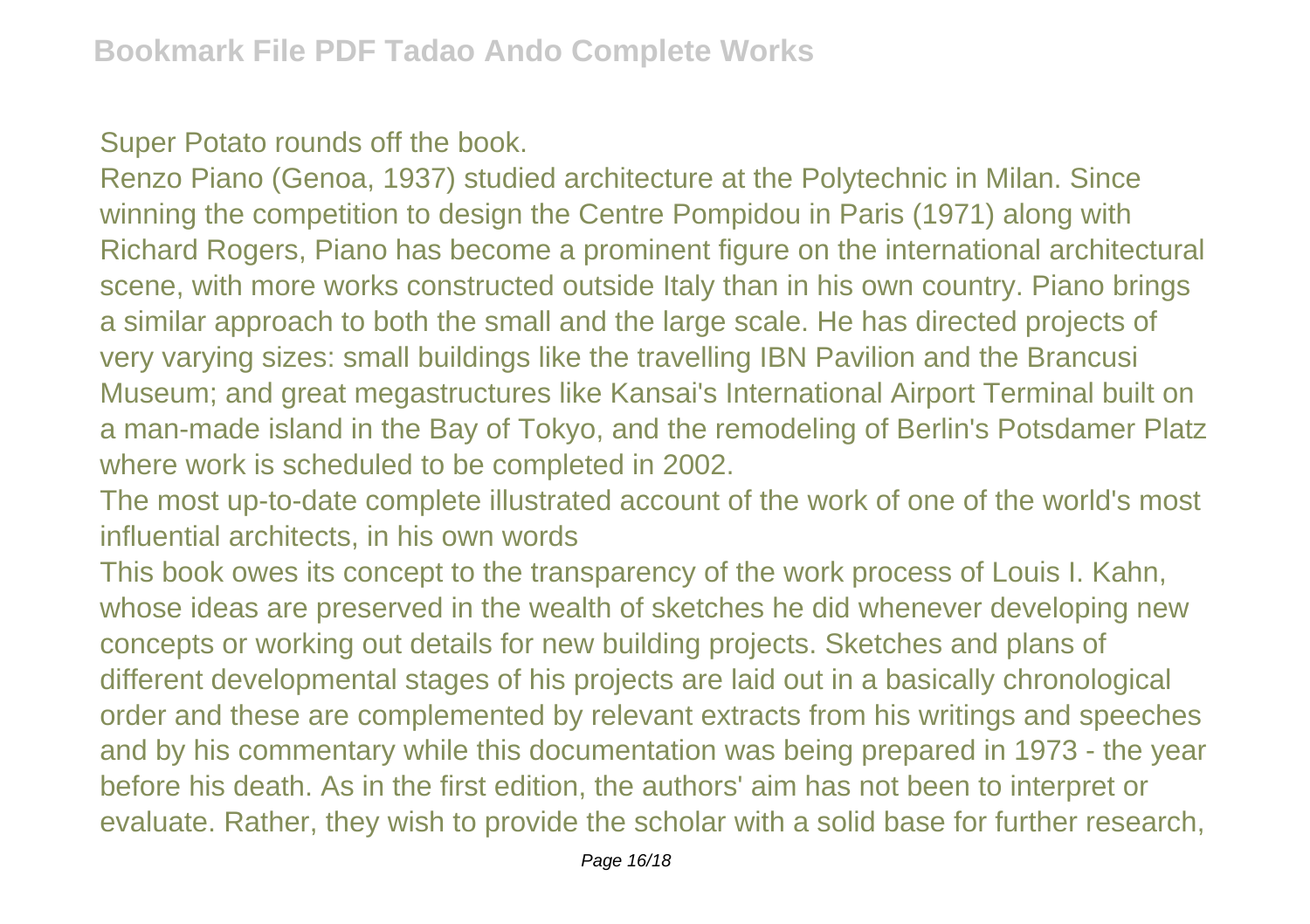allowing him to follow the traces of a remarkably creative mind that revered architecture as a manifestation of man´s spirit.

Through buildings of culture, science, and faith, and across his many famous bridges, explore the neofuturistic structures of Santiago Calatrava. This compact introduction explores the architect's unique fusion of organic forms, deft engineering, and dramatic, aerodynamic impact.

Exhibition and other types of buildings.

The most complete and comprehensive collection of residential projects from the world's most internationally recognized and renowned architect. Though prolific in civic and commercial work, Tadao Ando first gained recognition for his residential projects, which were constructed solidly of concrete but ingeniously imbued with light and air. This exhaustive study is a complete catalog of all his residential work to date, including two new homes just finished in 2013. This volume features unseen and unpublished works presented through lavish and striking color photographs as well as detailed architectural drawings and plans of over thirty years of Ando's residential work, from the Sumiyoshi Row House in 1975 to the current houses for global design connoisseurs and art collectors.

The newest volume in our popular Conversations series features Japanese architect Tadao Ando. One of the most celebrated living architects, Ando is best known for crafting serenely austere structures that fuse Japanese building traditions with Western